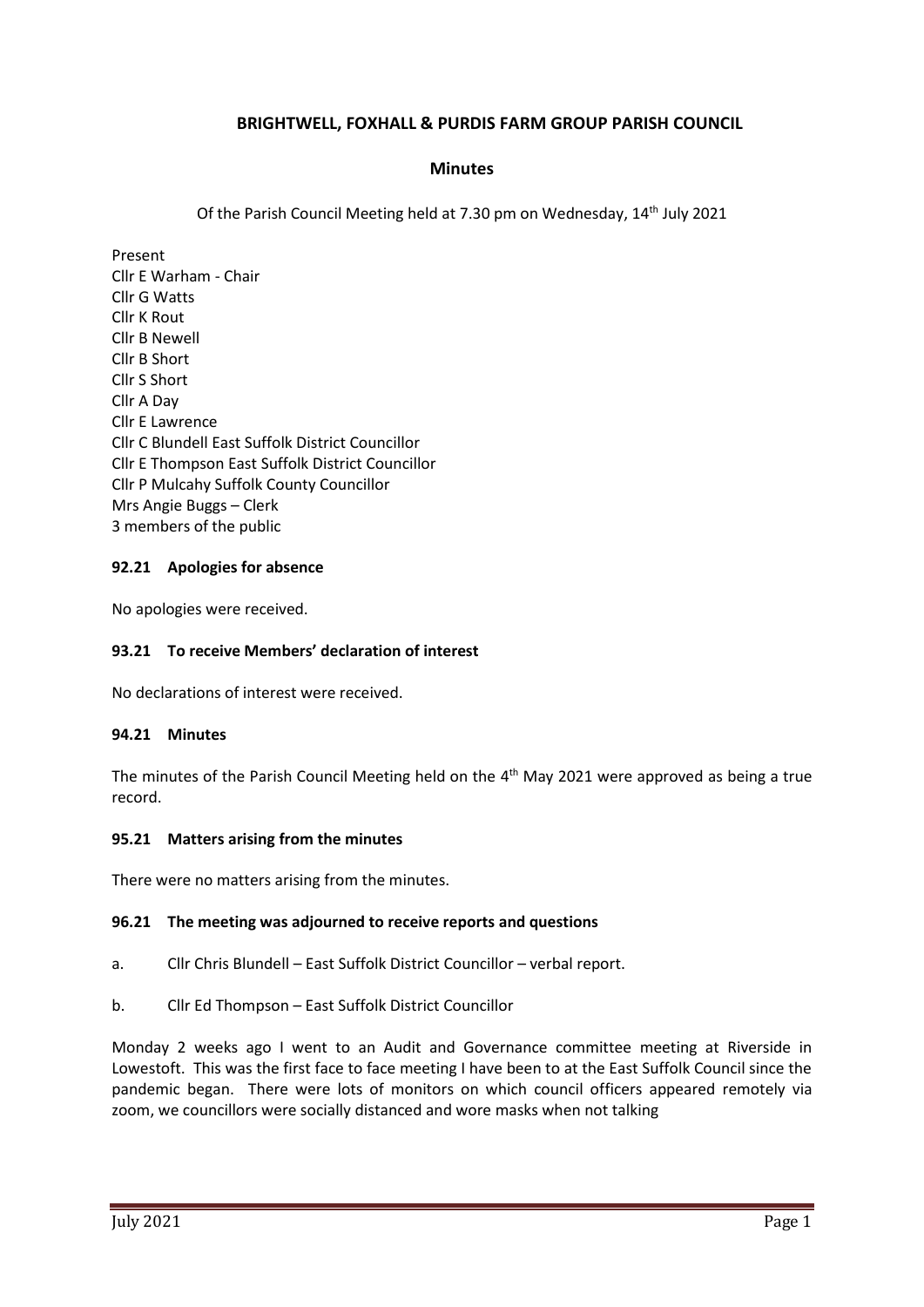Next Friday I went to a training event near Stone Staffordshire run by the Lib Dem LGA group in association with the ALDC. I actually paid for it a year ago and because of the pandemic it was cancelled. I learned lots.

Monday at 2PM I attended the community partnership meeting

At this meeting we considered three environmental projects in the category's rewilding, environmental advice hub and green communities.

We also considered our next priority which is road transport safety. This has particular relevance to the group parish council. Speed Indicator Devices were discussed. When I was a parish councillor in East Sussex, at a group parish council incidentally, I experience this. That was about 15 years ago. The technology is bound to have improved, in addition they are bound to have become cheaper and been made more robust. At that time, we found them useful.

In order to operate them a concerned group of parishioners is needed. I am sure this does exist. Training and insurance can be provided by the parish council, such equipment as Hi-Vis jackets should also be provided. The parish council ought to make this group a working group of the parish council. If the cost of the SID is too much for the council, then by talking to neighbouring councils you may find that they are willing to buy a SID with you or on a percentage basis

At 4PM I left this meeting because I had to go to a briefing on the help which is provided by the council to people who experience mental health difficulties. Some of this information cannot be shared, I am uncertain what cannot be shared but I have contact information. If the council becomes aware of any problems, they can contact me.

- c. Cllr Patti Mulcahy Suffolk County Council verbal report.
- d. To receive questions from members of the public

A member of the public from Purdis Farm who had written a complaint to the Parish Council, highlighted the issues in her email which the Parish Council discussed. Councillors explained that many of the issues were the responsibility of East Suffolk Council or Suffolk County Council. The parishioner thanked for the Parish Council for all the work they carry out for the local area. **Action: Clerk**

# **To reconvene the meeting**

# **97.21 Planning**

a. General

Cllr G Watts said that there were 4 planning applications which remain outstanding to which the Parish Council raised objections.

DC/20/5085/FUL Foxhall Hall, Hall Road, Foxhall – Orthodontal Practice and Café

Suffolk County Council Highways have objected as this is an unsustainable site as Hall Road is unsuitable for the amount of traffic the scheme will generate.

DC/21/0903/FUL Foxhall Pitches, The Hollies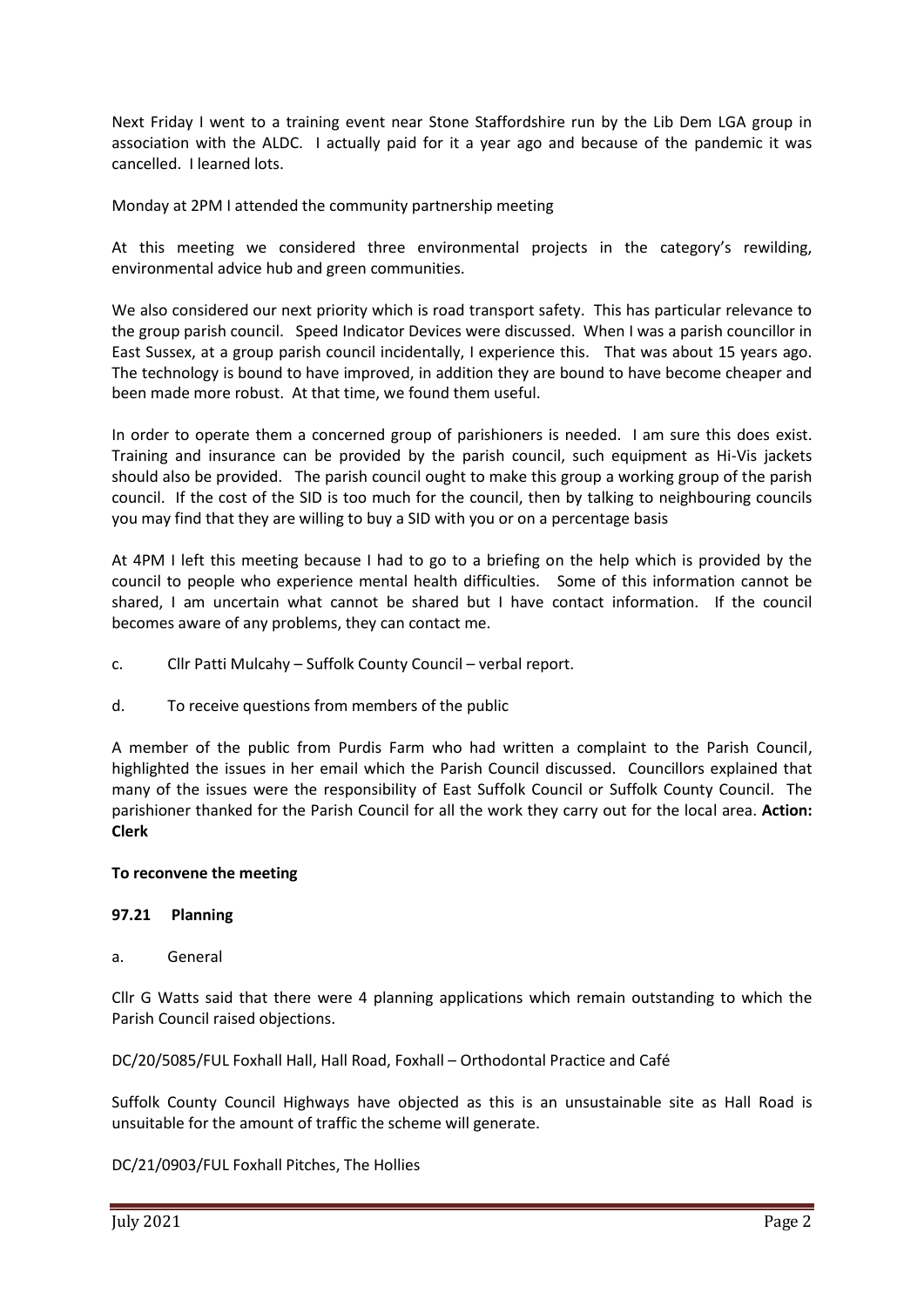Suffolk County Council Highways have objected stating that Straight Road is unsuitable for the amount of traffic expected.

# DC/21/2391/FUL Brightwell Caravan Park, Ipswich Road

Waldringfield Parish Council, Martlesham Town Council and ourselves have objected on a variety of grounds. These includes economic need, damage to an area of natural beauty and dealing with sewage.

### b. Proposed development of Orwell Crossing Logistics Park

### DC/21/1575/ARM Orwell Crossing Logistics Park

A revised scheme has been submitted with the principal changes being three warehouses instead of four, but they are higher. The access through Ransomes Europark has been secured but concerns remain over the access via the footpath to Felixstowe Road. It is unclear whether these plans will be sent out for further consultation. More importantly, Highways England have put a further holding objection in, asking that the matter should not be decided before  $24<sup>th</sup>$  September 2021. This is because they are continuing to look at the plans for the junction with the A14.

### **98.21 Internal Audit Report 2020/2021**

The Clerk had previously circulated the Internal Audit Report 2020/2021 to all councillors. The Internal Auditor Trevor Brown had highlighted three recommendations as follows:

#### Recommendation 1

The Council is encouraged to bring the salary of the Clerk/RFO into line with the official National Joint Council for Local Government Services (NJC) agreed pay scales for Local Government Officers at a rate commensurate with the role and responsibilities of the post. As part of this process, a formal annual review and appraisal should be undertaken in order to (a) ensure that the salary is maintained at an appropriate level in accordance with NJC Agreements and (b) that any training and development needs of the Clerk/RFO are considered on an annual basis and can be addressed.

#### Recommendation 2

To comply with the Accounts and Audit Regulations 2015 the Council should formally consider its Internal Control arrangements, including its Risk Management arrangements, and Minute the review accordingly, during the 2021/2022 year.

#### Recommendation 3

The Council should continue to monitor the level of cash balances held during the year and increase the level of the Employee/Councillor Dishonesty (Fidelity Guarantee) insurance cover should sums continue to exceed the current £25,000 level of insurance cover.

The Parish Council unanimously accepted the auditor's report and agreed that appropriate action should be taken. **Action: Clerk**

#### **99.21 Review of Clerk's Salary**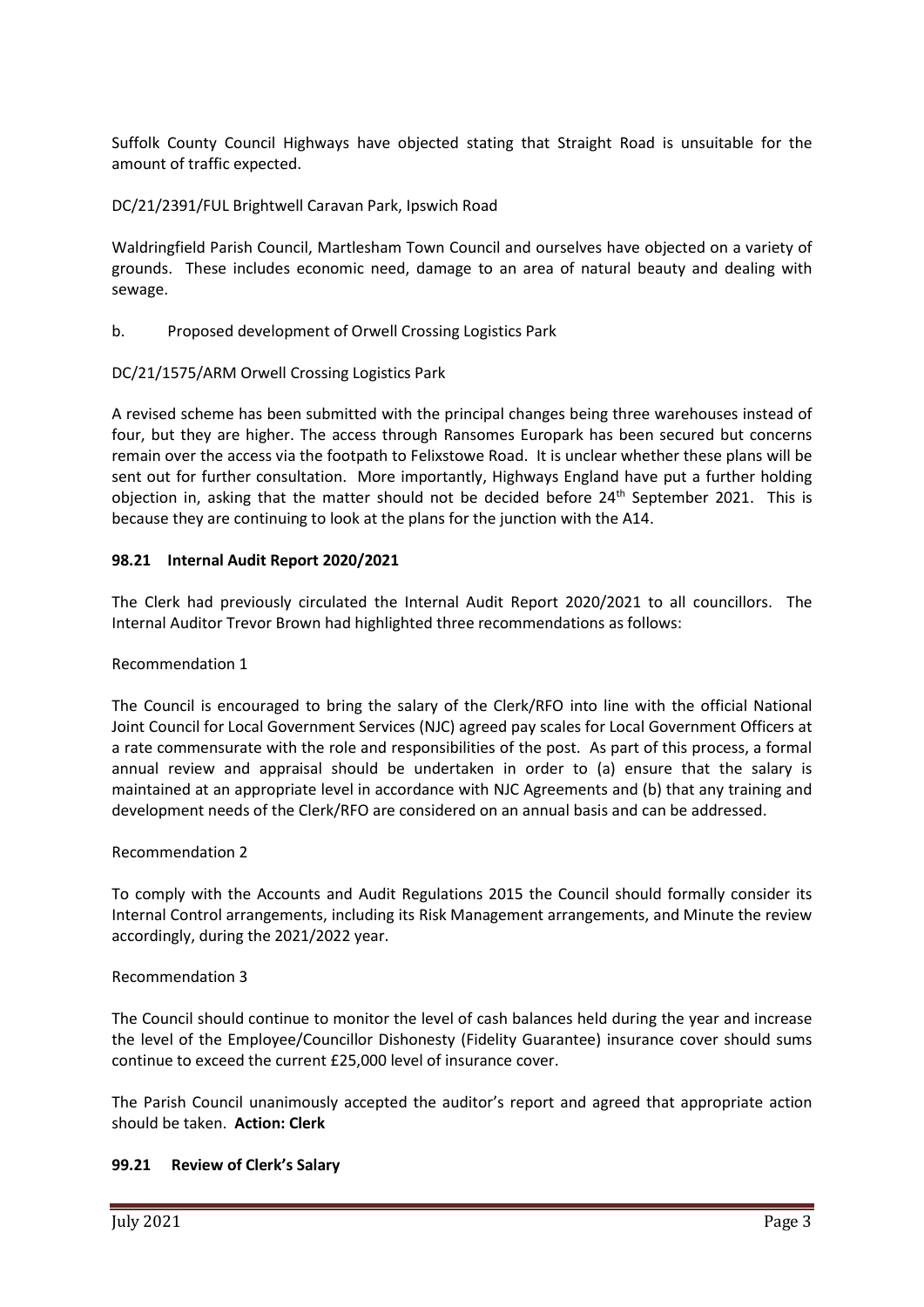In line with the Internal Auditor's report Cllr G Watts reported that he had considered the matter of the Clerk's salary. Cllr G Watts proposed that a salary of £12.95 per hour (Point 18 on the LGS Pay Scale). He stated that this amount recognises the fact that the Clerk is home based. The salary should be further reviewed in the coming year as part of the Clerk's performance review as recommended by the Internal Audit Report. Cllr G Watts proposed that the Clerk's salary be increased to £12.95 per hour from the 1<sup>st</sup> July 2021, seconded Cllr B Short - all in favour. Action: **Clerk**

# **100.21 VAS Sign**

Cllr E Lawrence reported that the VAS sign is now working and there are three posts on Bucklesham Road where it can be located. David Penn has agreed to move the VAS sign every two months to enable the Parish Council to check the speed of traffic. Cllr E Lawrence stated that he would be analysing the data in readiness for the Parish Council Meeting on the 8<sup>th</sup> September 2021. Cllr E Lawrence reported that he was waiting for a licence to be granted from Suffolk County Council Highways for the positioning of two further posts in Brightwell. **Action: Cllr E Lawrence**

### **101.21 CIL Receipts**

The Clerk reported that CIL receipts amounting to £7,434.33 had been received and that she had, prior to the meeting, sent a leaflet to all councillors detailing how the money could be spent.

Cllr A Day suggested that the Parish Council should consider improved signage for a number of roads in Foxhall and that Suffolk County Council should undertake a survey of the area.

# **102.21 To discuss on-going maintenance, new bus shelter and extra dog/litter/grit bins for Purdis Farm**

Cllr E Lawrence reported that he had completed a list of sites for a bus shelter, dog bins and litter bins in Purdis Farm. Cllr E Lawrence agreed to send the list to the Clerk which would be presented for approval at the next meeting. **Action: Clerk**

#### **103.21 Straight Road Improvements**

Cllr A Day reported that it had been suggested by David Chenery Suffolk County Council Highways that a meeting with himself and the County Councillor be delayed until after the elections to elect a new County Councillor. He reported that the new County Councillor Patti Mulcahy has now been elected and he had held a meeting with Patti to address the issues. Patti has asked Cllr A Day to email to her a timeline of events relating to the Straight Road issues over the last few years. **Action: Cllr A Day / Clerk**

#### **104.21 To discuss the Group Parish Council providing a Community Hall in Purdis Farm**?

It was agreed to defer this item until the next meeting. **Action: Clerk**

#### **105.21 Clerk's Report**

The purpose of this report is to update members on outstanding issues, items received after the deadline for agenda items, correspondence and action taken by the Clerk.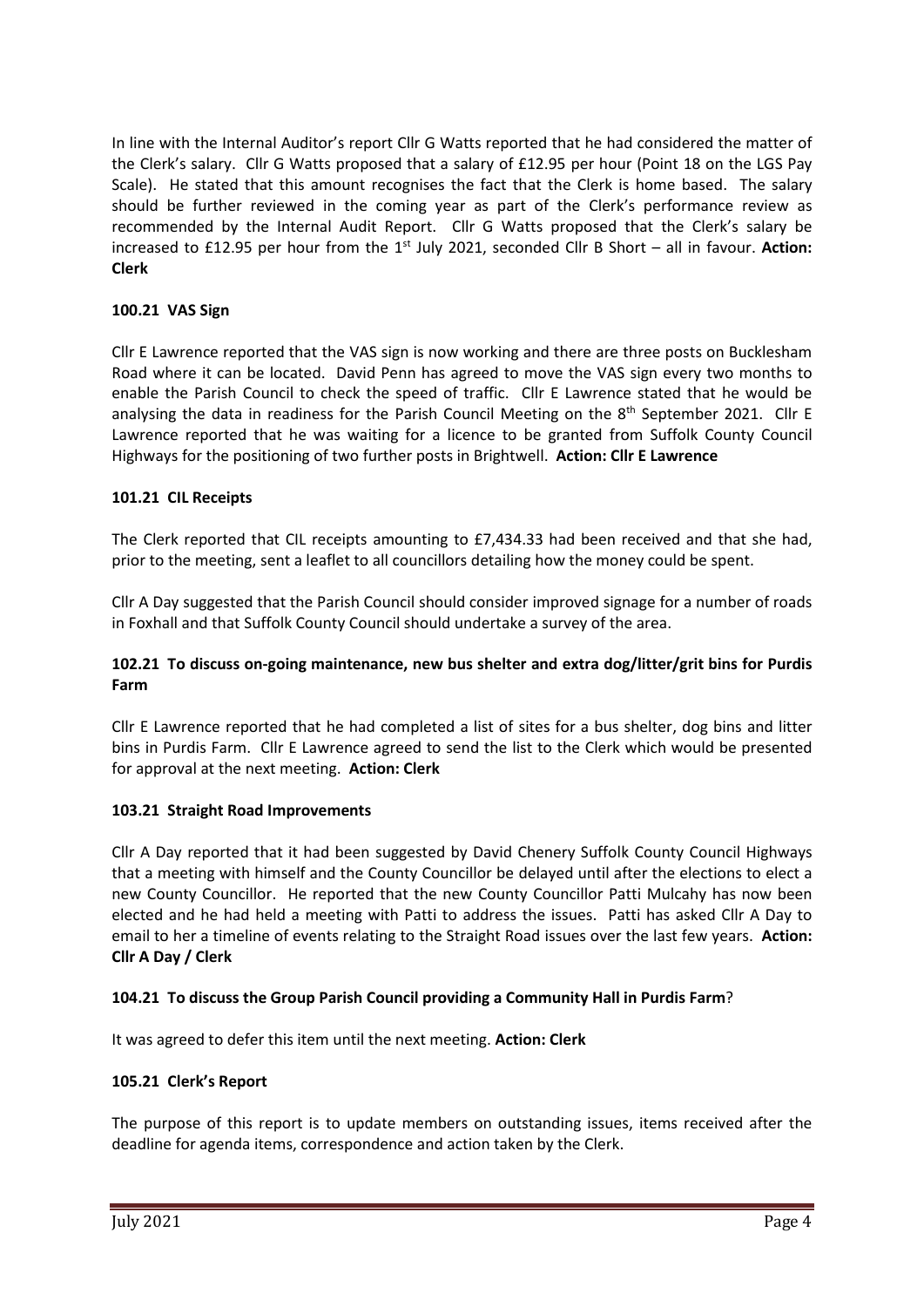# Complaint 1

I received the following email from a member of the public complaining about various issues in Purdis Farm.

Do you have anything to report back following the mtg held in May pls? I am hoping I haven't missed the July mtg. and would like the below to be raised, if not discussed.

I am at my wits end regarding reporting of flying tipping in Foxglove crescent, Opposite Woodrush Road, off Murrills Road, IP3- it's still there and the vegetation has grown around it.

I am past reporting the overhanging shrubs and trees and unclear pathway also along Foxglove Crescent. After 2 yrs I've been told it's up to the residents to cut it back – well who is going to ask/tell them to do so – that's not my responsibility?

The lack of grass cutting and kerb sweeping, that was kept to a strict rota when we fell under the Suffolk Coastal Council and this area looked so beautiful and it was a pleasure to walk around the streets and dog walk. Goodness only knows what has happened now – it looks such a sad and sorry run down area that is neither a pleasure to walk around and/or drive through.

The small section of the Main Road from the Roundabout at Sainsbury up to the Showground Roundabout seems to be treated as a race track at certain time of week/night sadly.

The grass is left to grow so long I was expecting a farmer to come along with a hay bailer after the council finally cut it – it looked such an eyesore with all the long grass just blowing everywhere.  $I$ understand there have been budget cuts, but surely reduce the grass cutting in the winter, not the spring/summer when it's 'growing season'.

The hedges and trees it certain areas have been cut back soooo much it was shocking and the areas of concern are still untouched – unbelievable – I'm shaking my head here.

I'm fed up having to walk my dog in the road due to not being able to walk on the path for numerous reasons, as well as treading in dog poop that I guess people are not able to see where their dogs have pooped due to the length of the grass. Also when walking early mornings my footwear – trainers – were soaked through at the end of the walk and my cropped trousers were also wet up to the knees due to the length of the grass. To pass on a comment I received "You can tell the Suffolk Show isn't being held this year".

Where is our council tax money being spent – it's certainly not on grass cutting, hedge trimming and ensuring paths and walkways are clear for all, including people in mobility scooters etc, to use. When it was Suffolk Coastal there was hardly ever any issues and if there were, they were resolved in a professional and timely manner.

I feel I am 'banging my head against a brick wall' trying to get action from any of the Councils – Suffolk, Ipswich Borough, yourselves and whoever else I am transferred to – including Norse.

I'm still waiting on a reply to a mail I sent regarding trimming/thinning the two big oak trees at the bottom of my garden that are now blocking my light and I'm having to cook and read with internal lights on during the afternoon – Not good for me, my costs and the environment.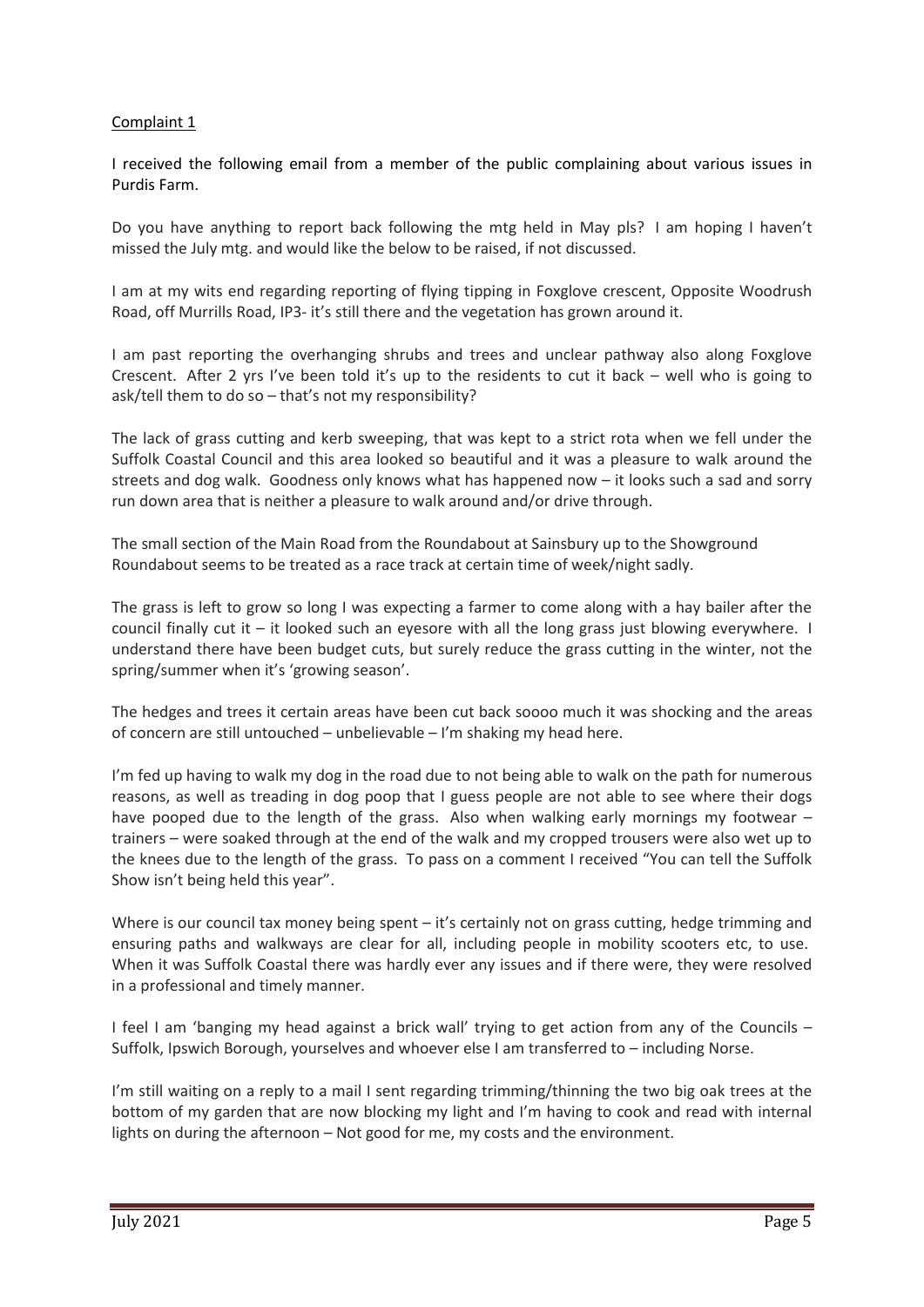Do we have any news on additional litter bins? Dog Poop Bins? How the business of the E-scooters and mopeds being ridden on the paths around Bucklesham Road, Murrills Road and the small park off Murrills Road is being handled?

# Complaint 2

I received the following complaint from a member of the public. Unfortunately, it was received after the issuing of the agenda.

"I have lived on Purdis Farm for 21 years and really enjoy living in such a lovely area. The lockdowns over the past 18 months have expanded my horizons due to enjoying all the local walks and nature which has been very therapeutic along with meeting lots of new residents and dog walkers.

However, there is a dark side to the lockdown in that due to the many walks in the area one also observes an increase in drug drops and associated anti-social behaviour. This is prevalent on Bucklesham Road, Purdis Farm Lane and Murrills Road. I have reported this both on Crime Stoppers and to the local police. Regretfully, the police advise that this is treated as an ASB (anti-social behaviour) incident. Apparently, this activity used to be focused on Ipswich town centre night clubs and pubs, but due to the lockdowns has now moved to the green suburbs. This is known as post code delivery and service.

Would it be possible for the Parish Council to assist by alerting neighbours and/or increasing the old style Neighborhood Watch signs. Also, please relay to Parish Councillor Liz Warham for her police liaison role. Finally an agenda item note for the upcoming parish council meeting would also be appreciated."

It was agreed that the Clerk should contact the local Police Neighbourhood Team to request assistance in dealing with this matter. **Action: Clerk**

#### Complaint 3

Cllr A Day reported that the Parish Council had also received a complaint from a member of the public who stated that he had not received any communication or information from the Parish Council concerning the proposed Logistics Park development. Cllr A Day had sent an email to the resident highlighting the work he has carried out on behalf of the Parish Council to keep the residents on Felixstowe Road informed of the latest developments. He had copied the email to all councillors. The Parish Council agreed with the contents of the email.

#### Fly Tipping

I have not received any reports of fly tipping since the last meeting either from councillors or members of the public. If you notice any fly tipping in the parishes can you let me know so they can be reported please.

#### **106.21 Finance**

| Income                                  |         |
|-----------------------------------------|---------|
| None                                    |         |
| <b>Expenditure</b>                      |         |
| A J Buggs Salary and Expenses May 2021  | £272.30 |
| A J Buggs Salary and Expenses June 2021 | £290.70 |